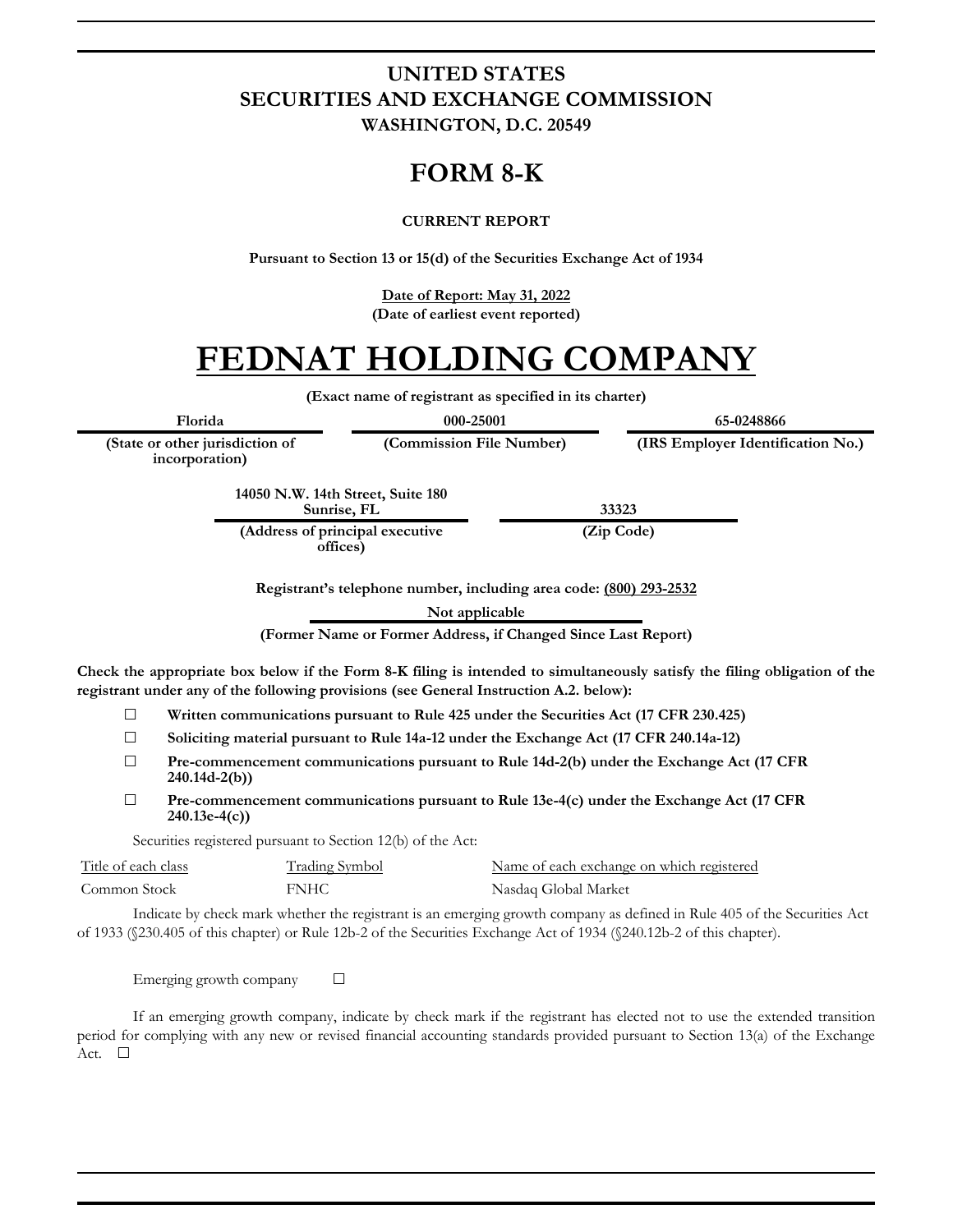#### **Item 3.01. Notice of Delisting or Failure to Satisfy a Continued Listing Rule or Standard; Transfer of Listing**

On May 31, 2022, FedNat Holding Company (the "Company") received written notice (the "Notice") from the Listing Qualifications Department of The Nasdaq Stock Market ("Nasdaq") notifying the Company that, based on the closing bid price of the Company's common stock for the last 30 consecutive business days, the Company no longer complies with the minimum bid price requirement for continued listing on The Nasdaq Global Market. Nasdaq Listing Rule 5450(a)(1) requires listed securities to maintain a minimum bid price of \$1.00 per share (the "Minimum Bid Price Requirement"), and Nasdaq Listing Rule 5810(c)(3)(A) provides that a failure to meet the Minimum Bid Price Requirement exists if the deficiency continues for a period of 30 consecutive business days.

The Notice has no immediate effect on the listing of the Company's common stock on Nasdaq. Pursuant to the Nasdaq Listing Rules, the Company has been provided an initial compliance period of 180 calendar days to regain compliance with the Minimum Bid Price Requirement. To regain compliance, the closing bid price of the Company's Common Stock must be at least \$1.00 per share for a minimum of 10 consecutive business days prior to November 27, 2022.

If the Company does not regain compliance by November 27, 2022, the Company may be eligible for an additional 180 calendar day compliance period. If the Company does not regain compliance within the compliance period(s), including any extensions that may be granted by Nasdaq, Nasdaq will provide notice that the Company's common stock will be subject to delisting.

The Company intends to monitor the closing bid price of the Company's common stock and consider its available options to resolve the noncompliance with the Minimum Bid Price Requirement.

#### **Item 9.01. Financial Statements and Exhibits.**

- (d) Exhibits.
- 104 Cover Page Interactive File (the cover page tags are embedded within the Inline XBRL document).